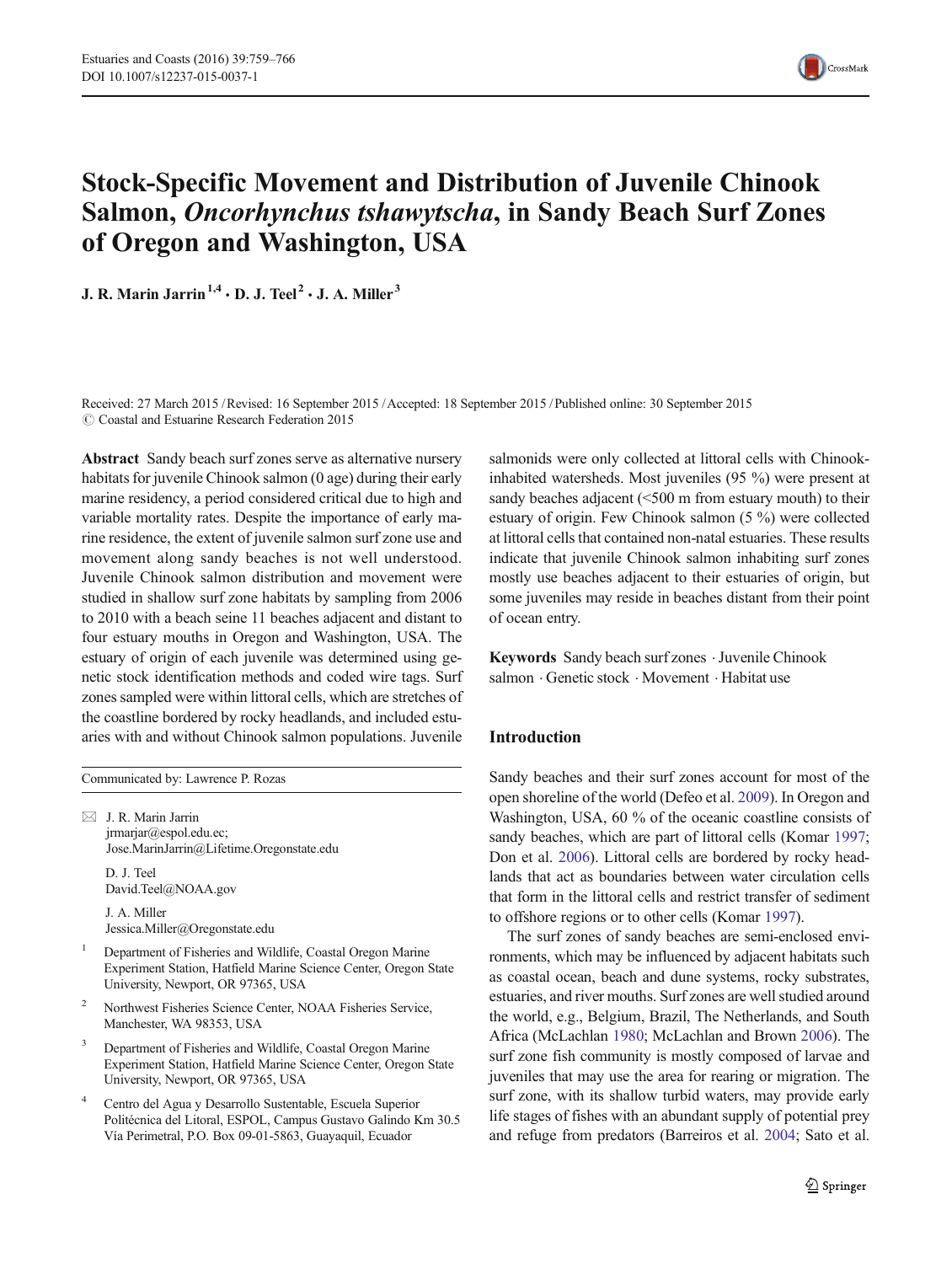[2008;](#page-7-0) Marin Jarrin and Miller [2013](#page-7-0)). Other factors found to positively influence fish abundance and species richness on sandy beach surf zones include habitat structure, the abundance of detached macrophytes, and water temperature appropriate for relatively high growth rates (Allen and Pondella [2006;](#page-6-0) McLachlan and Brown [2006](#page-7-0); Marin Jarrin and Miller [2015\)](#page-7-0).

Chinook salmon (Oncorhynchus tshawytscha) is an economically, ecologically, and culturally important anadromous semelparous species that spawns in most rivers of western North America discharging into the Pacific Ocean from San Francisco, California to Alaska (Quinn [2005\)](#page-7-0). Chinook salmon populations are often referred to by the season when adults return to their natal rivers for spawning. Most fall Chinook salmon juveniles initiate their migration to the ocean during their first or second year of life and are therefore referred to as "subyearlings" or "yearlings" (Healey [1983\)](#page-6-0). In Oregon and Washington, most fall Chinook salmon migrate to the ocean as subyearlings (Rich [1920;](#page-7-0) Reimers [1973](#page-7-0); Nicholas and Hankin [1988\)](#page-7-0). Therefore, subyearling fall Chinook salmon reside in streams, rivers, and estuaries for several months during their first year of life before moving to the coastal ocean (Rich [1920;](#page-7-0) Reimers [1973](#page-7-0); Healey [1991](#page-6-0)).

Juvenile Chinook salmon use of streams, estuaries, and the coastal ocean, and the relationship between habitat use and habitat structure, current speed and water depth, has been thoroughly studied (reviewed in Healey [1991](#page-6-0); Bottom et al. [2005;](#page-6-0) Quinn [2005](#page-7-0)). Estuaries have received particular attention because juveniles are nurtured here during their ocean migration due to the high foraging potential, refuge from predation, and physiological transition to marine waters (Reimers [1973;](#page-7-0) Healey [1980;](#page-6-0) Simenstad et al. [1982](#page-7-0)). In streams, estuaries, and the coastal ocean, small juveniles are usually present in shallow habitats and close to shore potentially because water temperatures, high prey populations, and few predators there favor high growth and survival (Simenstad et al. [1982](#page-7-0); Duffy and Beauchamp [2011](#page-6-0)).

Recently, Marin Jarrin et al. ([2009\)](#page-7-0) confirmed that subyearling Chinook salmon also inhabit sandy beach surf zones adjacent to estuary mouths before moving to the coastal ocean. Juvenile salmon were present in the surf zone during all tidal stages throughout the day during the summer. Continuing with this line of research, Marin Jarrin and Miller [\(2013\)](#page-7-0) determined that shallow surf zones adjacent to estuary mouths can serve as alternative nursery habitat for some juveniles (<10 % of population) because surf zones support salmon foraging and growth at rates similar to estuaries. In the present study, we identified sandy beaches used by juvenile Chinook salmon and examined salmon movement alongshore and away from their estuary of origin. We also determined whether juveniles move to deeper offshore waters as they move away from natal systems, potentially re-entering surf zones distal to their natal system, or follow the coastline, and remain in

shallow nearshore waters. We expected that because of their small size and the deep waters surrounding rocky headlands, juvenile salmon within a surf zone would remain in shallow waters and follow the coastline, thus limiting their movement to within a littoral cell until they migrate to deeper waters. We sampled juveniles at 11 beaches over 5 years to determine whether these salmon limited their movement to within their littoral cell of origin. Estuary of origin was determined using standard genetic stock identification methods and coded wire tags (CWTs), and the findings were compared with locations of capture.

## **Methods**

## Study Region

The 11 beaches sampled during the summers of 2006– 2010 were dissipative (shallow slope) sandy beaches (McLachlan [1980](#page-7-0); Short and Wright [1983](#page-7-0)) located in six Oregon and Washington littoral cells (Fig. [1](#page-2-0)). Oregon and Washington sandy beaches experience mixed semidiurnal tides, with a 2 m mean and 3.6 m maximum daily amplitude. Wave action is extreme (average wave height  $>3$  m) during winter and moderate (average 1–2 m) in summer (Komar et al. [1976\)](#page-6-0). Eight beaches were adjacent to estuary mouths (referred to as adjacent beaches, <500 m from an estuary mouth), and three were distant beaches (>15 km from an estuary mouth). Adjacent beaches were pairs of sites located immediately to the north and south of the estuary mouths of the Columbia River, Tillamook Bay, Alsea Bay, and Coos Bay. The distant beaches were located between these four estuaries and were randomly selected. Nine beaches (eight adjacent and one distant) were located in littoral cells with watersheds that produce Chinook salmon, whereas two other distant beaches were within littoral cells without Chinook-inhabited watersheds. The sizes of the four estuaries varied considerably: Columbia River (327 km<sup>2</sup>), Tillamook Bay (37 km<sup>2</sup>), Alsea Bay (10  $km^2$ ), and Coos Bay (54  $km^2$ ) (Oregon Coastal Atlas: <http://www.coastalatlas.net>/, Accessed 14 July 2015). The Columbia River is a river-dominated estuary, which, due to snowmelt during spring and summer, produces a large low-salinity (<28) plume that varies in its geographical position with wind direction (Burla et al. [2010](#page-6-0)). Tillamook, Alsea, and Coos bays are drowned river mouth estuaries with little to no stream flows during summer and small plumes (Cortright et al. [1987\)](#page-6-0). Chinook salmon populations in the Columbia, Tillamook, and Coos basins include fish of both hatchery and natural origin, while the population in Alsea Bay is exclusively naturally produced. Approximately 100,000,000, 500,000, and 2,000,000 subyearling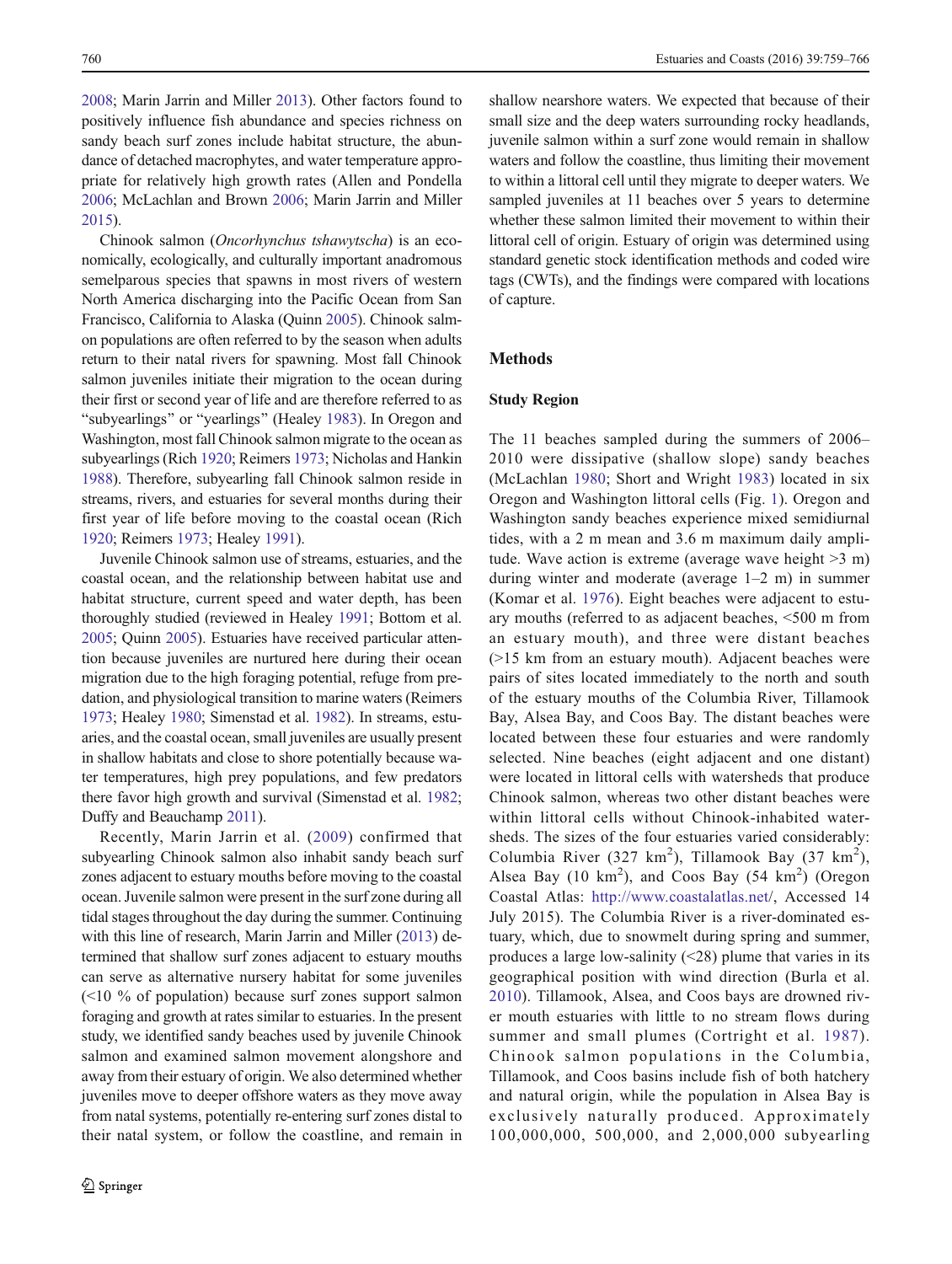<span id="page-2-0"></span>

Fig. 1 Map with location of collection sites. Eight beaches (asterisks) were located immediately north or south of four estuaries shown: Columbia River, Tillamook Bay, Alsea Bay, and Coos Bay. Three distant beaches are located at least 15 km from an estuary mouth and indicated as numbers. Beaches adjacent to the four estuaries shown are part of the Clatsop Sandy Shore, Rockaway Sandy Shore, Newport and Coos Sandy Shore littoral cells, respectively. The three distant beaches are

Chinook salmon smolts are released annually from hatcheries in the Columbia River, Tillamook Bay, and Coos Bay watersheds, respectively (Regional Mark Processing Center web-page: <http://www.rmpc.org>, Accessed 14 July 2015).

## Surf Zone Collection

To determine the distribution of juvenile Chinook salmon along the Oregon coast, we sampled in the surf zone from June to September 2006–2010 using a beach seine (1.5 m high and 15 m wide with a 1.0-cm mesh) as detailed in Marin Jarrin et al. [\(2009\)](#page-7-0). Sampling occurred during lower low spring tides in the morning for consistency. Juvenile Chinook salmon have been collected in surf zones during the whole tidal cycle at different depths and throughout the day during the summer (Dawley et al. [1981;](#page-6-0) Marin Jarrin et al. [2009\)](#page-7-0). Initially, we sampled the beach south of Coos Bay (hereafter referred to as Coos South) in 2006 and 2007 (Table [1\)](#page-3-0). On each sampling day in 2006 and 2007, we completed one to two tows. We completed four to six tows each day from 2008 to 2010. In 2008, we expanded our sampling to nine beaches (Table [1\)](#page-3-0). This expansion of our collection efforts allowed us to determine whether juveniles were present both north and south of

part of the Beverly, Heceta, and Coos Sandy Shore littoral cells, respectively. Chinook salmon that exit the Columbia River can be part of multiple genetic stocks, including Upper Columbia Summer and Fall and Spring Creek Group Fall; fish that exit Tillamook and Alsea bays are part of the Northern Oregon Coast stock, and those that exit Coos Bay are from the Mid-Oregon Coast stock

estuaries and only on beaches adjacent to estuary mouths. In 2009, we sampled at five adjacent beaches (Table [1](#page-3-0)), including two new beaches, to expand our collection sites around the Columbia River. In 2010, we sampled at two beaches (Table [1](#page-3-0)).

Juvenile Chinook salmon were collected, euthanized with MS-222 (tricaine methanesulfonate, Argent Chemical Laboratories, 150 mg  $l^{-1}$ ) buffered with baking soda (sodium bicarbonate, 300 mg  $l^{-1}$ ), and transported to the laboratory on ice. In the lab, we measured the fork length (FL, cm) of all juveniles, collected and stored tissue samples in ethanol (90 %) for genetic analysis, and checked each fish for fin clips and CWTs. During 2006– 2007, we haphazardly took tissue samples from 36 % of juvenile salmon for genetic analysis. From 2008 to 2010, tissue samples were taken from all juvenile Chinook salmon we collected.

We determined river or estuary of origin for juvenile Chinook salmon using genetic stock identification methods and CWTs (Jefferts et al. [1963;](#page-6-0) Manel et al. [2005](#page-6-0)). Size and date at tagging also were determined using CWT data (Regional Mark Processing Center web page).

In Oregon and Washington, CWTs are mostly implanted in juvenile salmon of hatchery origin (Regional Mark Processing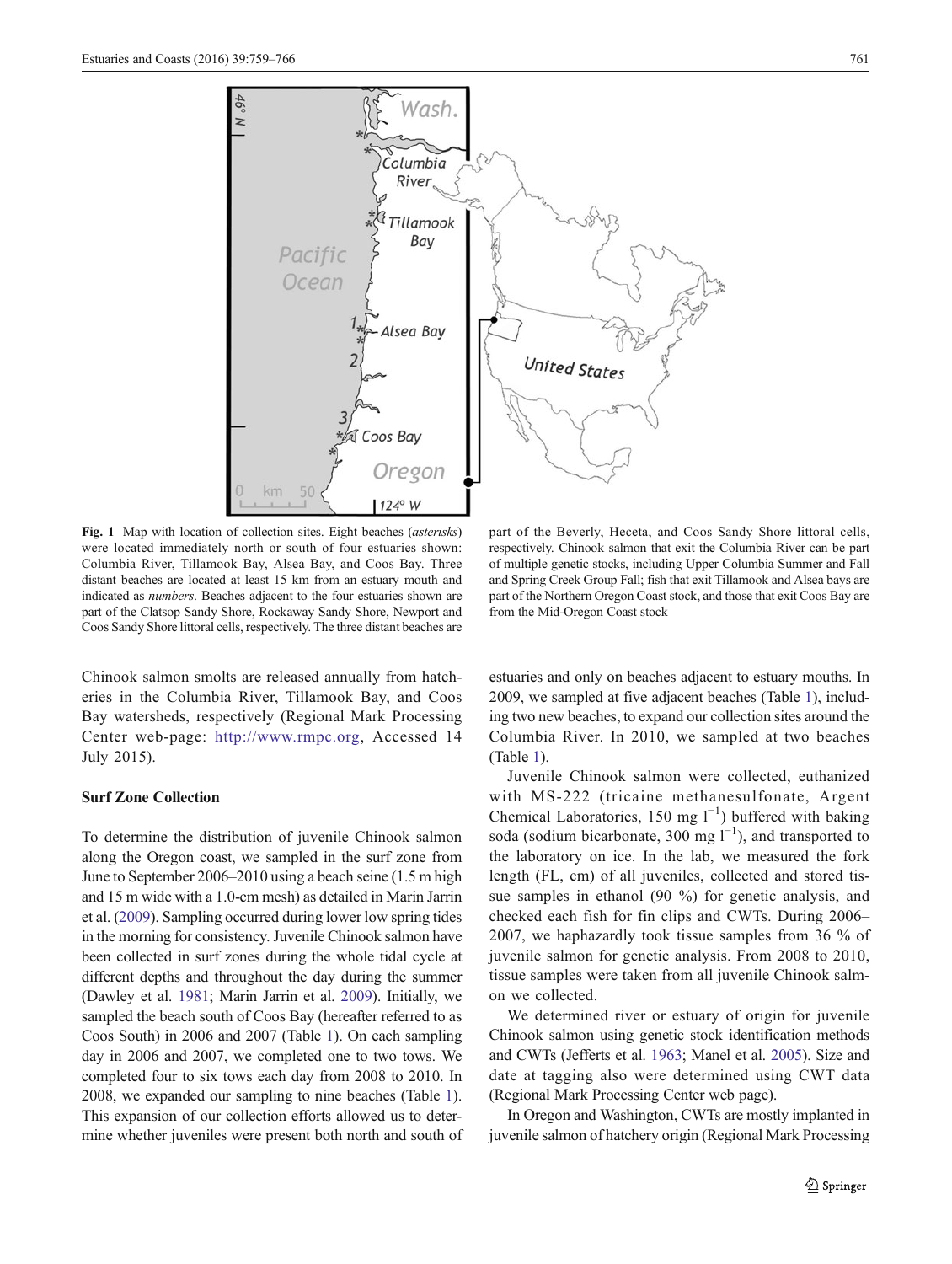Columbia River Tillamook Bay Alsea Bay Coos Bay Distant beaches<sup>a</sup> Year North South North South North South North South 1 2 3 2006 – –– –– – – 7, 3, 48 ––– 2007 – –– –– – – 6, 4, 214 ––– 2008 – – 6, 3, 16 6, 2, 6 6, 3, 32 6, 4, 6 6, 2, 12 6, 2, 50 3, 0, 0 3, 0, 0 4, 1, 8 2009 6, 3, 10 6, 0, 0 6, 3, 12 – – 6, 2, 5 – 6, 3, 10 –––  $2010$  – – – – – – – 10, 2, 2 – 10, 9, 160 – – –

<span id="page-3-0"></span>Table 1 Description of sampling years, number of days beaches were sampled, number of days juvenile Chinook salmon were collected, and number of fish collected (sampling days, days with collection, number of fish)

Beaches sampled are located immediately adjacent to the north or south of each estuary listed. Distant beaches were at least 15 km from an estuary mouth (Fig. [1\)](#page-2-0). Samples were taken around the morning lower low spring tides

"-"indicates no sampling occurred

a Location of distant beaches can be found in Fig. [1](#page-2-0)

Center web page), and in our study, all juveniles that had CWTs were of hatchery origin. We assumed that CWT data would reflect habitat use and movement of fish of hatchery and natural origin.

We used tissue samples collected from juvenile Chinook salmon (2006–2010) to estimate stock origins. Samples were digested to extract DNA employing silica membrane-based kits (e.g., © Promega Corporation wizard kits) following protocols provided by the manufacturer. The isolated DNA was used in PCR amplifications of the 13 Chinook salmon microsatellite DNA loci that have been standardized by the Genetic Analysis of Pacific Salmonids (GAPS) consortium (Seeb et al. [2007\)](#page-7-0). Stock of origin (or genetic stock group) was estimated using a baseline of population data compiled from the GAPS database (Seeb et al. [2007](#page-7-0); Teel et al. [2015\)](#page-7-0). The baseline included data for Chinook salmon populations ranging from northern California to southern British Columbia, which allowed us to differentiate among the major genetic stocks of Chinook salmon that would potentially contribute to our samples of juveniles. We used the genetic stock identification computer program ONCOR (Kalinowski et al. [2007\)](#page-6-0), which uses the likelihood model of Rannala and Mountain [\(1997\)](#page-7-0), to assign each fish to its most likely stock of origin. For our region of origin analysis, we only included individuals that could be assigned to a stock with a probability >0.90.

We compared the geographical region of the stock to the littoral cell in which the fish was collected. When the stock of origin was within the littoral cell in which a juvenile was collected, we concluded that the fish had remained within its littoral cell. The stocks in our analysis that originated within the study area were from four regions: Mid-Oregon Coast, Northern Oregon Coast, Columbia River, and Southwest Washington (Fig. [1](#page-2-0)). Both of the Oregon coastal regions include multiple estuaries. Therefore, when juvenile salmon were found to be from the Oregon regions, we used CWTs, when available, to determine the river of origin of the fish or hence estuary of origin.

## **Results**

Over 5 years, we collected 591 juvenile Chinook salmon at eight different sandy beaches. Only one other salmon, a juvenile coho salmon (Oncorhynchus kisutch, 10.7 cm fork length or FL) from Alsea South was collected in our study. No juvenile Chinook salmon was collected at Distant Beach 1 and 2 and Columbia South. The majority of juvenile salmon were captured at Coos South (82 %, Table 1) and between July 1 and September 1 (99 %). Size of the Chinook salmon in the surf zone varied from 5.9 to 14.4 cm FL, with the majority (63 %) between 9 and 11 cm FL. Based on their size, data from CWTs, and genetic analysis, all juveniles were categorized as subyearlings (Fisher et al. [2007\)](#page-6-0). The largest juvenile salmon (12.5  $\pm$  1.9 SD cm FL) were collected during 2008 at Distant Beach 3, which was located 15 km north of Coos Bay.

We collected juveniles more often at beaches adjacent to estuary mouths (16 days or 53 % of days sampled, 31 tows) than at beaches distant from estuary mouths (1 day or 10 % of days sampled, 2 tows). Juvenile salmon were collected at beaches both north and south of estuaries except at Columbia South during 2009. We collected juveniles at only one distant beach, Distant Beach 3, which is located 15 km north of Coos Bay. This was the only distant beach located in a littoral cell with Chinook-inhabited estuaries.

Most (81 %) juvenile Chinook salmon analyzed for their genetic stock of origin had probability assignments >0.90 and, therefore, were used for further region of origin analysis. The majority of these juveniles (95 %) were collected in the littoral cell associated with their region of origin, although this varied by littoral cell (Fig. [2\)](#page-4-0). For juvenile salmon collected around Coos Bay (i.e., Coos South, Coos North, and Distant Beach 3), the majority originated in that littoral cell (range 96 % in 2006 to 100 % during 2009). The majority of the juveniles collected in a littoral cell that did not encompass their region of origin came from an adjacent region (69 %,  $n = 16$ ). Individuals from one stock group (Upper Columbia summer/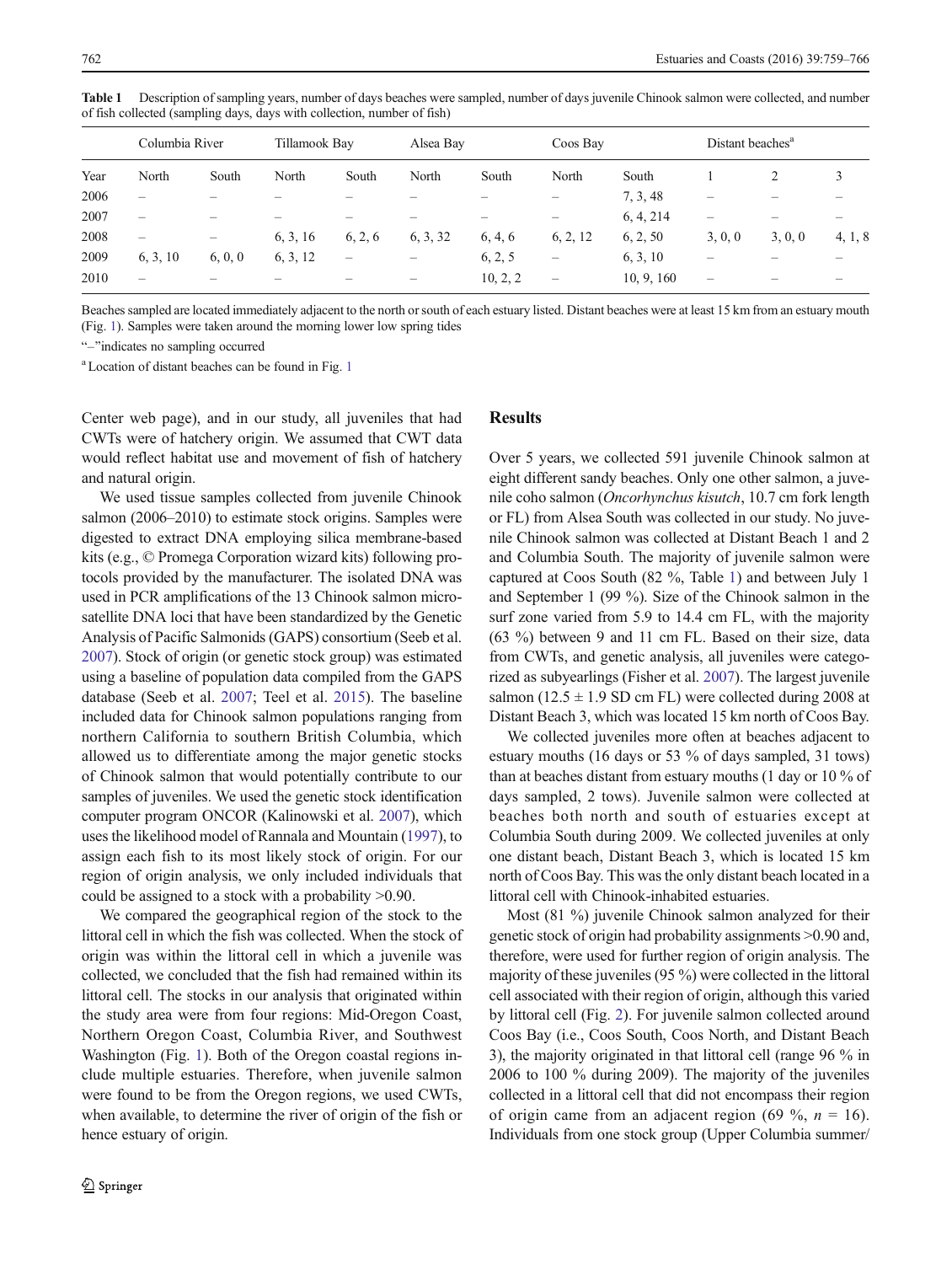<span id="page-4-0"></span>Fig. 2 Bar graphs showing genetic region of origin of juvenile Chinook salmon collected at eight beaches during the summers of 2006–2010. Juveniles were collected at beaches located immediately to the north of Columbia River (Columbia), north and south of Tillamook Bay (Tillamook), north and south of Alsea Bay (Alsea) and north and south of Coos Bay (Coos), and Distant Beach 3 located 15 km north of Coos Bay \*Upper Columbia Summer and Fall and Spring Creek Group Fall are Columbia River genetic stock groups



fall Chinook salmon), however, were identified in samples from three littoral cells including the Tillamook North  $(n = 3)$ , Alsea North  $(n = 1)$ , and Coos South  $(n = 1)$  sites.

During 2008–2010, 38 juveniles with adipose fin clips and 15 with CWTs were considered of hatchery origin. Most (13) of the juvenile Chinook salmon with CWTs had exited from the nearest estuary (Coos Bay) and were collected at Coos South. The two other fish were a late fall run from Forks Creek Hatchery in South West Washington and a fall run from Little White Salmon National Fish Hatchery in Central Columbia River. The Forks Creek Hatchery fish was released in the Willapa Bay watershed, Washington, as a subyearling and collected at Columbia North, which is within the same littoral cell, while the Little White Salmon National Fish Hatchery fish was released in the Columbia River as a subyearling and collected at Tillamook North, which is in a different littoral cell (Fig. [1\)](#page-2-0).

## Discussion

Our study is the first to evaluate the use and movement of juvenile Chinook salmon in sandy beach surf zones, an alternative nursery habitat, during their first summer of life by comparing their region of origin with the location of capture (Marin Jarrin and Miller [2013\)](#page-7-0). Juvenile Chinook salmon were primarily distributed in the littoral cell surrounding their natal estuary, and within a littoral cell, they were present mostly in surf zones adjacent to the mouth of their estuary of origin. However, we also collected several individuals in our samples (5 %) at locations distant from their estuary of origin.

Subyearling Chinook salmon have been known to remain near their estuary of origin when they first enter the ocean (Healey [1983](#page-6-0); Trudel et al. [2009;](#page-7-0) Tucker et al. [2011\)](#page-7-0), and small juveniles in estuaries and the coastal ocean reside in shallow waters (Bottom et al. [2005](#page-6-0); Peterson et al. [2010](#page-7-0); Bi et al. [2011](#page-6-0)). Subyearlings originating from Oregon rivers are particularly known to follow this pattern; they are primarily distributed along the Oregon coast at the end of their first summer of life and stay closer to shore than other stocks in the region (Teel et al. [2015\)](#page-7-0). Similarly, our data indicate that juvenile salmon within sandy beach surf zones mostly remain close to their estuary of origin and do not use beaches outside their littoral cells. Juveniles may not migrate to other littoral cells because rocky headlands extend into deep waters and impede their movement. These findings are further supported by the fact that fish collected in the present study were smaller than subyearlings collected offshore (59–144 mm FL, present study; 90–140 mm FL, Schabetsberger et al. [2003](#page-7-0); 87– 198 mm FL, MacFarlane [2010;](#page-6-0) 95.1–153.7 mm FL, Duffy and Beauchamp [2011\)](#page-6-0).

Columbia South was the only beach adjacent to an estuary at which we did not collect juveniles and the only beach that lacked "trough" areas. Troughs are depressions on the beach topography created by sand bars that form offshore and propagate shoreward during summer. As the sand bars move shoreward, they develop finger-like structures that weld to the shoreline producing sheltered trough areas and adjacent exposed surf areas (Short and Wright [1983;](#page-7-0) Ruggiero et al. [2005\)](#page-7-0). Due to differences in depth and beach slope, trough and flat areas present different wave conditions and circulation that may influence faunal assemblages (Harvey [1998](#page-6-0); Watt-Pringle and Strydom [2003](#page-7-0); Marin Jarrin and Miller [2015\)](#page-7-0). Perhaps juvenile salmon were absent at Columbia South because this beach lacked troughs. The absence of troughs at Columbia South appears to be a persistent pattern since they were absent in 2007 and 2008 (Ainsworth J. Oregon Department of Fish and Wildlife, personal communication).

Other factors that could explain the lack of juvenile Chinook salmon catches at Columbia South are the relatively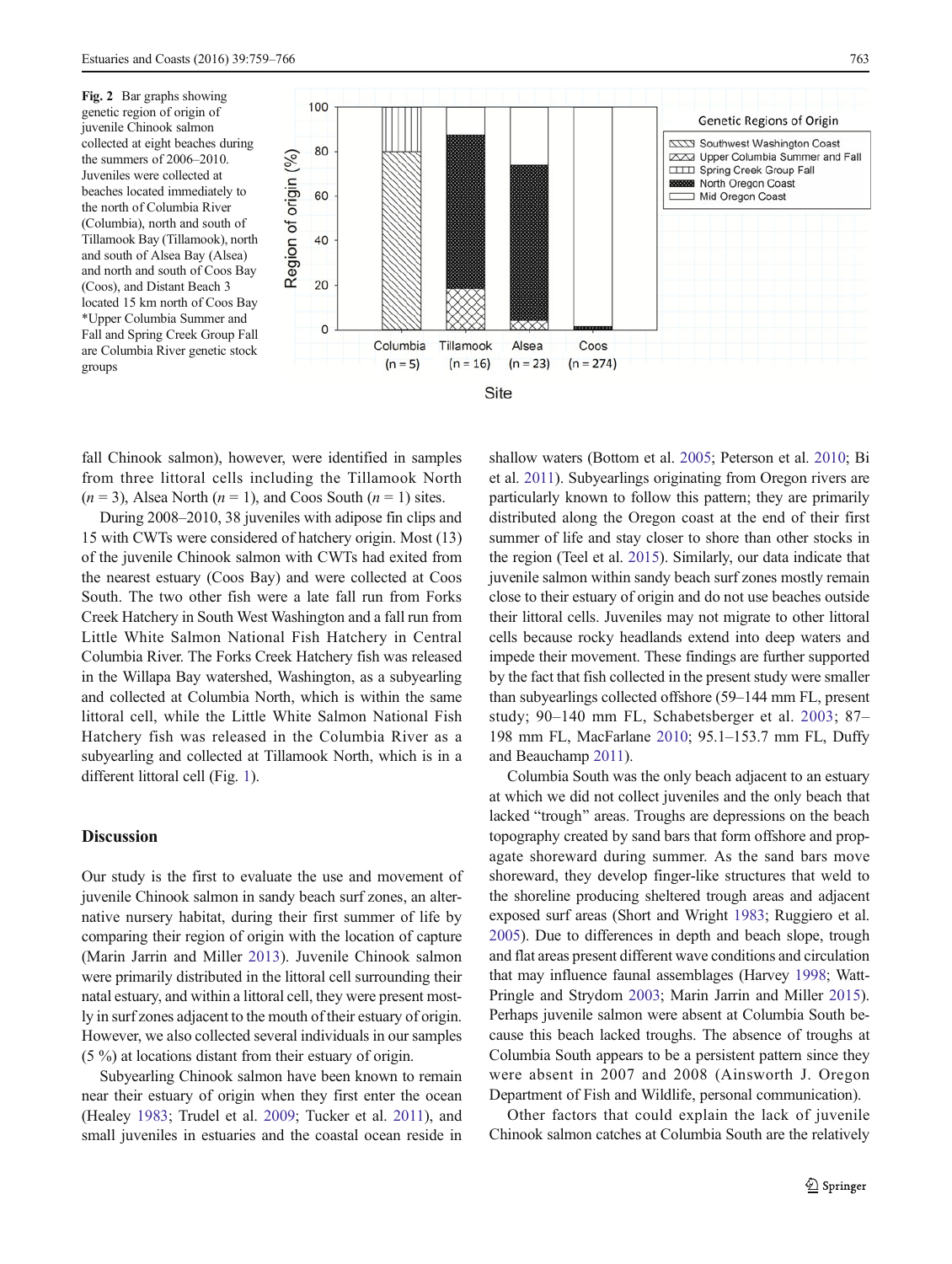long jetty (∼10.4 km) on the south side of the Columbia River and the relatively deep waters  $(>10 \text{ m})$  at the end of this jetty, which may provide habitat for large piscivorous fish that could deter juveniles from accessing surf zones. The absence of juvenile Chinook salmon could also be due to the large amount of rearing habitat available within the Columbia River estuary or to physical transport processes, because unlike the other three estuaries adjacent to our sampling sites, the Columbia River estuary has significant river flow and a large coastal plume during the summer (Burla et al. [2010](#page-6-0)). This plume can extend south and away from the coast or north along the coast depending on river flow and coastal winds (Burla et al. [2010\)](#page-6-0). The river flow and plume may therefore have quickly directed juvenile salmon away from the estuary mouth keeping them from using Columbia South. The lack of juvenile salmon at Columbia South, however, was not likely due to the presence of jetties, habitat availability within the estuary, or physical transport because we collected juvenile Chinook salmon at beaches adjacent to other estuaries and jetties (i.e., Coos Bay and Tillamook Bay) and from the Columbia River at Columbia North.

Juvenile salmon seldom used distant beaches within their littoral cells of origin despite the presence of trough areas at these beaches. Our results are similar to another study that examined juvenile fish movement within surf zones, which found that on average juvenile Florida pompano (Trachinotus carolinus) and gulf kingfish (Menticirrhus littoralis) remained within a 100-m stretch of beach for up to 30 days despite a high potential for dispersal (Ross and Lancaster [2002\)](#page-7-0). Potential reasons for this lack of movement from adjacent to distant beaches are that adjacent surf zones are (1) more physically similar to estuarine habitats than distant beaches (i.e., finer sediments and lower salinities, Dahlberg [1972\)](#page-6-0), (2) offer habitat that supports similar foraging and growth rates as estuaries (Marin Jarrin and Miller [2013\)](#page-7-0), and (3) contain higher abundances of potential prey than distant beaches (Munilla et al. [1998](#page-7-0); Marin Jarrin [2007\)](#page-6-0). For example, water temperature and salinity in 2008 among Coos South, Coos North (adjacent beaches), and Horsfall (distant beach) were not significantly different (ANOVA,  $F_{2,13}$  < 1.6,  $p > 0.2$ ). Therefore, juvenile Chinook salmon may have remained in adjacent beaches because of the biological similarities with the estuarine habitat they had recently exited.

The greatest daily catches of subyearling Chinook salmon occurred at Coos South. Although we cannot explain the consistently high abundance of juveniles there, certain physical characteristics of this beach could have contributed to our result. Coos South is short in length (∼3 km long) with a rocky headland and a jetty south and north of the beach, respectively. These characteristics may concentrate juveniles between the headland and jetty as well as constrain circulation cells that trap prey in the surf zone (Marin Jarrin [2007](#page-6-0)). Alternatively, juvenile Chinook salmon may be attracted to Coos South due to low interspecific competition for prey (i.e., underused resources, Skúlason and Smith [1995](#page-7-0)). For example, silver surfperch, Hyperprosopon ellipticum, whose diet is similar to Chinook salmon in surf zones (Marin Jarrin [2007\)](#page-6-0), was often collected at all beaches except Coos South (Marin Jarrin and Miller [2015](#page-7-0)).

At present, it is unclear how far into the surf zone juvenile Chinook salmon reside. Our study examined juveniles in shallow (<1.5 m depth) portions of the surf zone. Based on variation in sediment size and mysid shrimp species, Llewellyn [\(1982\)](#page-6-0) suggested that in Oregon, surf zones extend up to 15 m in depth. However, Dawley et al. ([1981](#page-6-0)) sampled the outermost surf zone in northern Oregon and southern Washington and collected many juvenile Chinook salmon <12 cm FL; their results suggest the entire surf zone is a habitat for Chinook salmon that have recently entered the ocean.

The sample size in our study of surf zone habitats was lower than recent stock-specific studies of juvenile salmonid movement in Oregon and Washington estuarine and marine habitats (591 vs. >1000 individuals, Trudel et al. [2009;](#page-7-0) Roegner and Teel [2014](#page-7-0); Teel et al. [2015\)](#page-7-0). Sample sizes in our study were smallest at the beaches surrounding the Columbia River, Tillamook Bay, and Alsea Bay. Despite the small number of juveniles at the beaches surrounding these three estuaries, the pattern was similar to that observed at beaches surrounding Coos Bay where juveniles from mostly local stocks were present. The relatively small sample size in our study was partly due to the small percentage (<10 %) of Chinook salmon populations that may use sandy beach surf zones (Marin Jarrin [2012](#page-6-0)) and the small areas we sampled when compared to studies of the open ocean and estuaries (Fisher and Pearcy [1995](#page-6-0); Roegner and Teel [2014;](#page-7-0) Teel et al. [2015\)](#page-7-0). Our study is strengthened by the fact that we only used high probability genetic assignments and complemented the genetic information with CWTs to determine the origins of juvenile salmonids. Therefore, despite our small sample sizes, we consider our results accurately depict Chinook salmon surf zone use.

Sandy beaches and adjacent surf zones are the most common habitat types of open shorelines (Defeo et al. [2009\)](#page-6-0), particularly around estuary mouths. This megahabitat is constantly being impacted, and potentially modified, by humancaused stresses (Defeo et al. [2009](#page-6-0)). In the near future, climate change is predicted to impact sandy beaches and surf zones through changes in water temperature and increases in sea surface and wave height (IPCC [2013\)](#page-6-0). Juvenile Chinook salmon that used surf zones in our study mostly inhabited beaches adjacent to the mouth of their estuary of origin. Previous research suggested that when large numbers of subyearling Chinook salmon inhabit estuaries, some juveniles concurrently use surf zones (Marin Jarrin and Miller [2013\)](#page-7-0). Using multiple habitat types can confer resilience to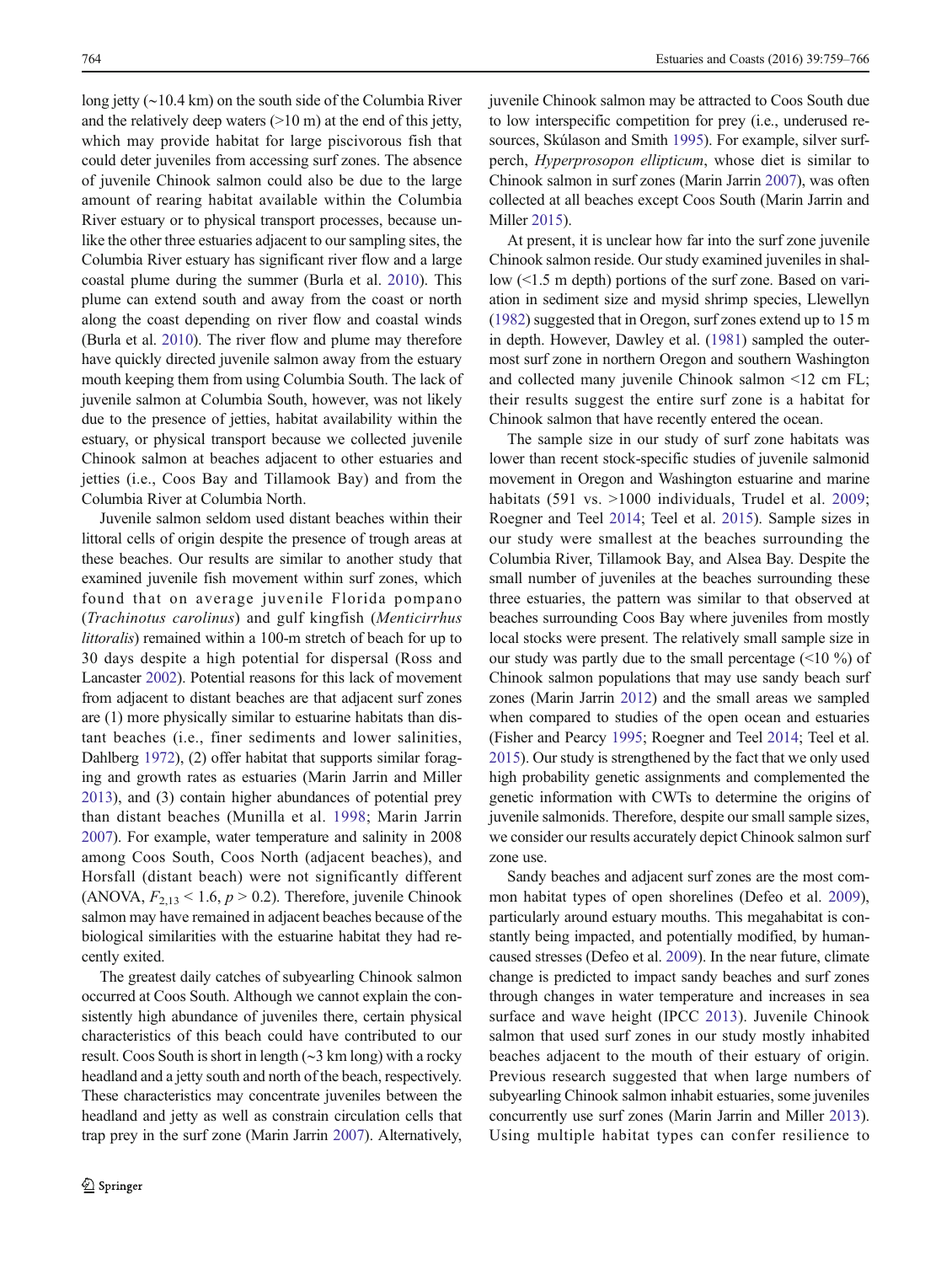<span id="page-6-0"></span>anadromous fish populations by increasing their access to resources and reducing the possibility that a catastrophic event (e.g., floods, droughts, predation pulse) eliminates a cohort (Hilborn et al. 2003; Secor [2007;](#page-7-0) Schindler et al. [2010](#page-7-0)). Considering the potential impacts of climate change on coastal environments and the importance of surf zones for juvenile Chinook salmon, and in particular beaches adjacent to estuary mouths, management actions directed at reducing the impacts of human activities and climate variability should be encouraged.

Acknowledgments This manuscript was greatly enhanced by comments from the assistant editor and reviewers, present and previous Miller lab members, B. Bingham, D. Bottom, B. Emmett, T. Hurst, D. Noakes, and M. Schuiteman. The authors are indebted to the many volunteers, field technicians, and Lincoln County Community Services Consortium Youth Work Crew who helped with sampling. Special thanks to R. Bellinger and M. Banks for their help with initial genetics analysis. Kuligowski D. collected some of the genetics data in the study. Research was supported by Mamie Markham Research Award, Lylian Brucefield Reynolds Scholarship, Neil Armantrount Gradauate Scholarship, Henry Mastin Graduate Fund, and Bill Wick Marine Fisheries Award. The map was made by M. Schuiteman.

### References

- Allen L.G., and D.J. Pondella II. 2006. Surf zone, coastal pelagic zone and harbors. In The Ecology of Marine Fishes, California and Adjacent Waters, eds. L.G. Allen, D.J. Pondella II, and M.H. Horn, 149–166. Berkeley and Los Angeles, California: University of California Press.
- Barreiros J.P., V. Figna, M. Hostim-Silva, and R.S. Santos. 2004. Seasonal changes in a sandy beach fish assemblage at Canto Grande, Santa Catarina, South Brazil. Journal of Coastal Research 20: 862–870.
- Bi H., W.T. Peterson, J. Lamb, and E. Casillas. 2011. Copepods and salmon: characterizing the spatial distribution of juvenile salmon along the Washington and Oregon coast, USA. Fisheries Oceanography 20: 125–138.
- Bottom, D.L., C.A. Simenstad, J. Burke, A.M. Baptista, D.A. Jay, K.K. Jones, E. Casillas, and M.H. Schiewe. 2005. Salmon at river's end: the role of the estuary in the decline and recovery of Columbia River salmon. US Dept. Comm. NOAA Tech. Memo. NMFS-NWFSC-68.
- Burla, M., A.M. Baptista, Y. Zhang, and S. Frolov. 2010. Seasonal and interannual variability of the Columbia River plume: A perspective enabled by multiyear simulation databases. Journal of Geophysical Research 115: C00B16.
- Cortright, E., J. Weber, and R. Bailey. 1987. The Oregon estuary plan book. Oregon Department of land conservation and development. [http://www.inforain.org/oregonestuary/.](http://www.inforain.org/oregonestuary/)
- Dahlberg M.D. 1972. An ecological study of Georgia coastal fishes. Fishery Bulletin 70(2): 323–353.
- Dawley E.M., C.W. Sims, R.D. Ledgerwood, D.R. Miller, and J.G. Williams. 1981. A study to define the migrational characteristics of Chinook and coho salmon in the Columbia River estuary and associated marine waters. Coastal Zone and Estuarine Studies Division. NMFS, Seattle WA: Northwest Fisheries Scientific Center.
- Defeo O., A. McLachlan, D.S. Schoeman, T.A. Schlacher, J. Dugan, A. Jones, M. Lastra, and F. Scapini. 2009. Threats to sandy beach

ecosystems: a review. Estuarine, Coastal and Shelf Science 81: 1e12.

- Don C., D. Fox, A. Merems, M. Sommer, H. Weeks, and B. Wiedoff. 2006. The Oregon Nearshore Strategy. Oregon Department of Fish and Wildlife.
- Duffy E., and D.A. Beauchamp. 2011. Rapid growth in the early marine period improves the marine survival of Chinook salmon (Oncorhynchus tshawytscha) in Puget Sound, Washington. Canadian Journal of Fisheries and Aquatic Sciences 68: 232–240.
- Fisher J., M. Trudel, A. Ammann, J.A. Orsi, J. Piccolo, C. Bucher, E. Casillas, J.A. Harding, B. MacFarlane, R. Brodeur, J. Morris, and D.W. Welch. 2007. Comparisons of the coastal distributions and abundances of juvenile Pacific salmon from Central California to the Northern Gulf of Alaska. American Fisheries Society Symposium 57: 31–80.
- Fisher J.P., and W.G. Pearcy. 1995. Distribution, migration, and growth of juvenile Chinook salmon, Oncorhynchus tshawytscha, off Oregon and Washington. Fishery Bulletin 93: 274–289.
- Harvey C.J. 1998. Use of sandy beach habitat by Fundulus majalis, a surf-zone fish. Marine Ecology Progress Series 164: 307–310.
- Healey M.C. 1980. Utilization of the Nanaimo river estuary by juvenile Chinook salmon, Oncorhynchus tshawytscha. Fisheries Bulletin 77: 653–668.
- Healey M.C. 1983. Coastwide distribution and ocean migration patterns of stream-and ocean-type Chinook salmon Oncorhynchus tshawytscha. Canadian Field Naturalist 97: 427–433.
- Healey, M.C. 1991. Life history of Chinook salmon (Oncorhynchus tshawytscha). In Pacific salmon life histories, ed. C. Groot and L. Margolis, 311–395. UBC Press, Vancouver, Canada.
- Hilborn R., T.P. Quinn, D.E. Schindler, and D.E. Rogers. 2003. Biocomplexity and fisheries sustainability. Proceedings of the Natural Academy of Sciences 100: 6564–6568.
- International Panel on Climate Change. 2013. Climate change 2013. Working group I contribution to the fifth assessment report of the intergovernmental panel on climate change.
- Jefferts K.B., P.K. Bergman, and H.F. Fiscus. 1963. A coded wire identification system for macro-organisms. Nature 198: 460–462.
- Kalinowski, S.T., K.R. Manlove, and M.L. Taper. 2007. ONCOR a computer program for genetic stock identification. Montana State University, Department of Ecology, Bozeman. Available: [www.](http://www.montana.edu/kalinowski/Software/ONCOR) [montana.edu/kalinowski/Software/ONCOR](http://www.montana.edu/kalinowski/Software/ONCOR). html
- Komar P.D., W. Quinn, C. Creech, C.C. Rea, and J.R. Lizarraga-Arciniega. 1976. Wave conditions and beach erosion on the Oregon coast. The ORE BIN 38: 103–112.
- Komar P.D. 1997. The Pacific Northwest coast: living with the shores of Oregon and Washington. Durham, N.C.: Duke University Press.
- Llewellyn, J.G. 1982. Bathymetric zonation of nearshore mysids with emphasis on the beach-dwelling mysid Archaeomysis grebnitzkii. Oregon State University Masters Thesis, Corvallis, OR. pp. 1–61. Available at [https://ir.library.oregonstate.edu/xmlui/bitstream/](https://ir.library.oregonstate.edu/xmlui/bitstream) handle/1957/28067/LlewellynJanetGeorge1983.pdf?sequence = 3
- MacFarlane B. 2010. Energy dynamics and growth of Chinook salmon (Oncorhynchus tshawytscha) from the Central Valley of California during the estuarine phase and first ocean year. Canadian Journal of Fisheries and Aquatic Sciences 67: 1549–1565.
- Manel S., O. Gaggiotti, and R.S. Waples. 2005. Assignment methods: matching biological questions with appropriate techniques. Trends in Ecology and Evolution 20: 136–142.
- Marin Jarrin, J.R. 2007. The ecology of surf zone fauna of dissipative sandy beaches in southern Oregon U.S.A. University of Oregon Masters Thesis, Eugene, OR. pp. 1–158. Available at [https://](https://scholarsbank.uoregon.edu/xmlui/handle/1794/5232) [scholarsbank.uoregon.edu/xmlui/handle/1794/5232](https://scholarsbank.uoregon.edu/xmlui/handle/1794/5232)
- Marin Jarrin, J.R. 2012. Sandy beach surf zones: What is their role in the early life history of juvenile Chinook salmon. Oregon State University Ph.D. Dissertation, Corvallis, OR. Pp. 1–182. Available at <https://ir.library.oregonstate.edu>/xmlui/handle/1957/35597